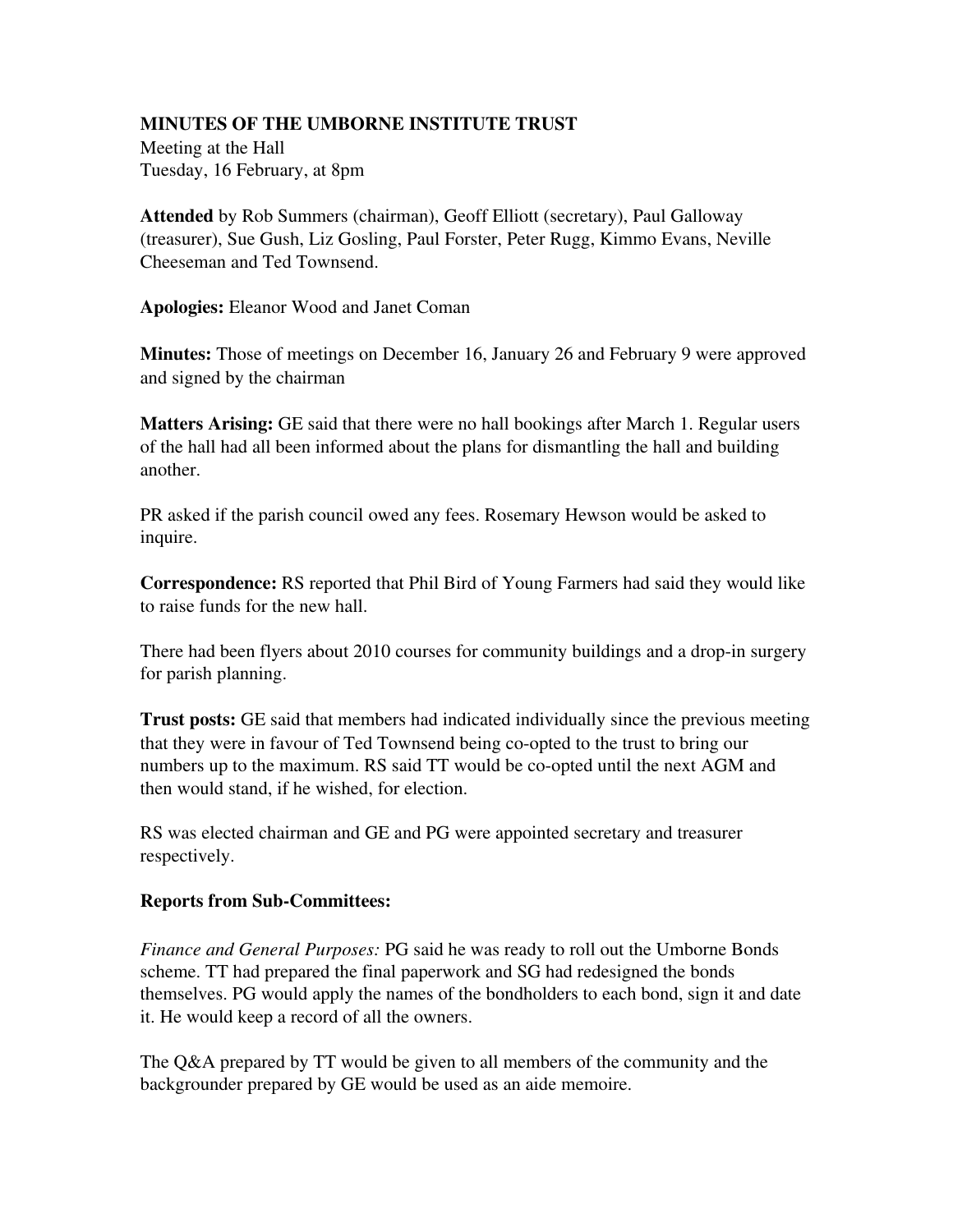SG said she had spoken to many of the previous contributors and she would provide details to the chairman.

GE said that the list of people to be offered bonds should include all those in the valley, not just those on the social functions list. There had to be a master list, said TT. SG said she would prepare a full community list of names and addresses.

GE would send out an email introducing the scheme and would seek space in the next parish magazine to give further details. He was asked to ensure that people should contact him if they had not seen a trustee by March 16.

KE said he would go from house to house in Shute.

*Entertainment/Fundraising:* EW said that arrangements were in hand for the Last Night in the Nissen Hut on February 26. A big crowd was expected. Volunteers would prepare soups and puddings, and EW would bake a celebratory cake. In addition to the usual raffle, there would be an auction of items given by Raymond Quick and Dawn Franklin.

*New Hall Development:* GE said that he had written stories and circulated them to appropriate local news outlets, but the heritage trust had not yet confirmed that it would dismantle the hall and take it to Dunkeswell for rebuilding.

PF said that there was a building regulations schedule of 18 requirements to be satisfied. This would take two to three weeks to complete. There was a fire plan to prepare by the end of the month and another plan to write, setting out how the building works would be carried out safely.

PR asked whether all suitable forms of heating had been explored rather than just overhead heaters. LG said that radiators at ground level could be a danger to children. PF said he would seek advice on all the options.

He said that March 8 was the agreed starting date for the project. It was further agreed that a working party would strip out the hall on Saturday, 6 March, and turn off the water.

PR asked if there was yet planning permission to resite the gate into the field from which land was being offered for the car park. RS said this had still to be done.

Rosemary Hewson would take care of the hall's three pictures.

KE announced that a third grant had been awarded to us, this one for £9,000 from the Sustainable Development Fund. He was congratulated on obtaining the grant, which meant that we were within £12,000 of the total amount of money needed to complete the hall.